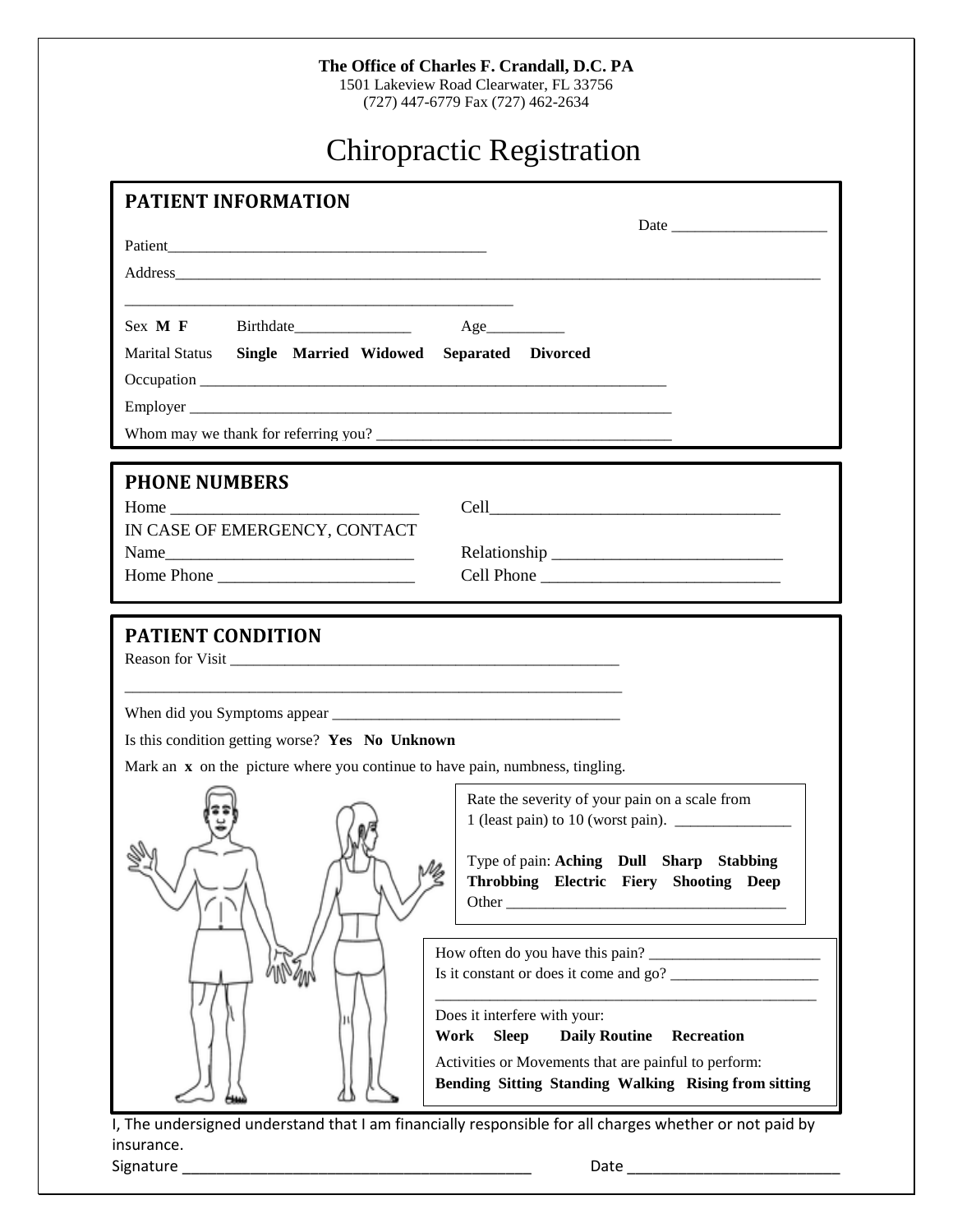|                                               | <b>Patient Health Questionnaire -</b>                                                                                                                                                                        |                     |                               |                |                                                 | Charles F. Crandall D.C. PA<br>1501 Lakeview Road<br>Clearwater, FL 33756<br>$(727)$ 447-6779<br>Fax (727) 462-2634 |
|-----------------------------------------------|--------------------------------------------------------------------------------------------------------------------------------------------------------------------------------------------------------------|---------------------|-------------------------------|----------------|-------------------------------------------------|---------------------------------------------------------------------------------------------------------------------|
|                                               | <b>Patient Name</b>                                                                                                                                                                                          |                     |                               | <b>Date</b>    |                                                 |                                                                                                                     |
| What type of regular exercise do you perform? |                                                                                                                                                                                                              |                     | <b>1</b> None                 | <b>2</b> Light | <b>3</b> Moderate                               | 4 Strenuous                                                                                                         |
|                                               | What is your height and weight?                                                                                                                                                                              |                     | Height<br>Feet                | Inches         | Weight                                          | lbs.                                                                                                                |
|                                               | For each of the conditions listed below, place a check in the Past column if you have had the condition in the past.<br>If you presently have a condition listed below, place a check in the Present column. |                     |                               |                |                                                 |                                                                                                                     |
|                                               | Past Present                                                                                                                                                                                                 |                     | Past Present                  |                | Past Present                                    |                                                                                                                     |
| $\circ$                                       | $\circ$ Headaches                                                                                                                                                                                            | $\circlearrowright$ | O High Blood Pressure         | $\circ$        | $\circ$ Diabetes                                |                                                                                                                     |
| $\bigcirc$                                    | $\circ$ Neck Pain                                                                                                                                                                                            | O                   | $\circ$ Heart Attack          | 0              | ○ Excessive Thirst                              |                                                                                                                     |
| $\bigcirc$                                    | ○ Upper Back Pain                                                                                                                                                                                            | $\bigcirc$          | ○ Chest Pains                 | Ο.             | ○ Frequent Urination                            |                                                                                                                     |
| $\bigcirc$                                    | O Mid Back Pain                                                                                                                                                                                              | O                   | $\circ$ Stroke                |                |                                                 |                                                                                                                     |
| $\bigcirc$                                    | ○ Low Back Pain                                                                                                                                                                                              | О                   | $\circ$ Angina                | $\circ$        |                                                 | ○ Smoking/Use Tobacco Products                                                                                      |
|                                               | ○ Shoulder Pain                                                                                                                                                                                              | О                   | ○ Kidney Stones               | $\circ$        |                                                 | O Drug/Alcohol Dependence                                                                                           |
| $\bigcirc$<br>$\bigcirc$                      | ○ Elbow/Upper Arm Pain                                                                                                                                                                                       | $\bigcirc$          | ○ Kidney Disorders            | $\bigcirc$     | ○ Allergies                                     |                                                                                                                     |
| $\bigcirc$                                    | $\circ$ Wrist Pain                                                                                                                                                                                           | $\bigcirc$          | ○ Bladder Infection           | $\bigcirc$     | $\circ$ Depression                              |                                                                                                                     |
| O                                             | $\circ$ Hand Pain                                                                                                                                                                                            | O                   | ○ Painful Urination           | O              | $\circ$ Systemic Lupus                          |                                                                                                                     |
|                                               |                                                                                                                                                                                                              | O                   | ○ Loss of Bladder Control     | O              | $\circ$ Epilepsy                                |                                                                                                                     |
| O                                             | ○ Hip/Upper Leg Pain                                                                                                                                                                                         |                     |                               | $\bigcirc$     |                                                 | O Dermatitis/Eczema/Rash                                                                                            |
| $\bigcirc$                                    | ○ Knee/Lower Leg Pain                                                                                                                                                                                        | O                   | O Prostate Problems           | $\bigcirc$     | O HIV/AIDS                                      |                                                                                                                     |
| O                                             | ○ Ankle/Foot Pain                                                                                                                                                                                            | O                   | ○ Abnormal Weight Gain/Loss   |                |                                                 |                                                                                                                     |
|                                               |                                                                                                                                                                                                              | $\bigcirc$          | ○ Loss of Appetite            |                | <b>Females Only</b>                             |                                                                                                                     |
| O                                             | $\circlearrowright$ Jaw Pain                                                                                                                                                                                 | O                   | ○ Abdominal Pain              | O              | ○ Birth Control Pills                           |                                                                                                                     |
| О                                             | O Joint Swelling/Stiffness                                                                                                                                                                                   | $\circlearrowright$ | ○ Ulcer                       | $\bigcirc$     |                                                 | O Hormonal Replacement                                                                                              |
| O                                             | $\circ$ Arthritis                                                                                                                                                                                            | $\bigcirc$          | $\circ$ Hepatitis             | $\bigcirc$     | $\circ$ Pregnancy                               |                                                                                                                     |
| O                                             | $\circ$ Rheumatoid Arthritis                                                                                                                                                                                 | О                   | ○ Liver/Gall Bladder Disorder | O              | $\circlearrowright$                             |                                                                                                                     |
| $\circlearrowright$                           | ○ General Fatigue                                                                                                                                                                                            | О                   | ○ Cancer                      |                | <b>Other Health Problems/Issues</b>             |                                                                                                                     |
| $\bigcirc$                                    | $\circ$ Muscular Incoordination                                                                                                                                                                              | $\bigcirc$          | $\circ$ Tumor                 | $\bigcirc$     | $\bigcirc$                                      |                                                                                                                     |
| O                                             | ○ Visual Disturbances                                                                                                                                                                                        | O                   | $\circ$ Asthma                | O              | O                                               |                                                                                                                     |
| C                                             | ○ Dizziness                                                                                                                                                                                                  |                     | <b>Chronic Sinusitis</b>      |                | $\left( \begin{array}{c} 1 \end{array} \right)$ |                                                                                                                     |
|                                               | Indicate if an immediate family member has had any of the following:                                                                                                                                         |                     |                               |                |                                                 |                                                                                                                     |
|                                               | ○ Heart Problems<br>$\bigcirc$ Rheumatoid Arthritis                                                                                                                                                          |                     | $\circ$ Diabetes<br>○ Cancer  |                | $\circ$ Lupus<br>Ő                              |                                                                                                                     |
|                                               | List all prescription and over-the-counter medications, and nutritional/herbal supplements you are taking:                                                                                                   |                     |                               |                |                                                 |                                                                                                                     |
|                                               | List all the surgical procedures you have had and times you have been hospitalized:                                                                                                                          |                     |                               |                |                                                 |                                                                                                                     |
|                                               |                                                                                                                                                                                                              |                     |                               |                |                                                 |                                                                                                                     |

<u> 1989 - Johann Stoff, deutscher Stoffen und der Stoffen und der Stoffen und der Stoffen und der Stoffen und der</u>

*Patient Signature Date*

*Doctor's Additional Comments*

<u> 1989 - Johann Stoff, fransk politik (d. 1989)</u>